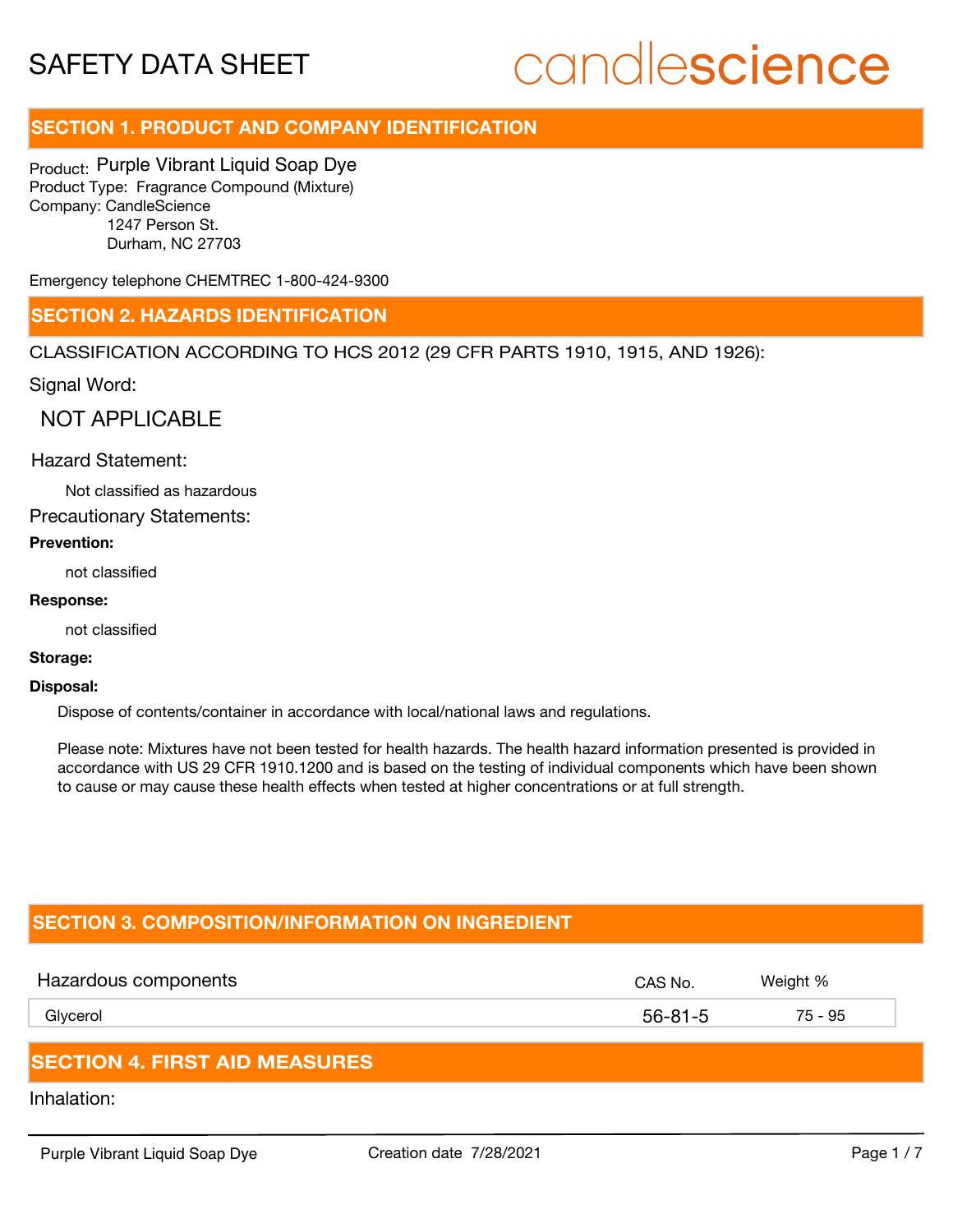## candlescience

Assure fresh air breathing. Allow the victim to rest.

### Skin contact:

Wash off immediately with soap and plenty of water. Wash contaminated clothing before reuse. If skin irritation persists, call a physician.

### Eye contact:

Rinse immediately with plenty of water, also under the eyelids, for at least 15 minutes. (Call a physician if irritation persists.).

### Ingestion:

Do NOT induce vomiting.

### Most important symptoms:

Not expected to present a significant hazard under anticipated conditions of normal use.

Indication of immediate medical attention:

not classified

### General information:

Treat symptomatically.

### **SECTION 5. FIREFIGHTING MEASURES**

### Suitable extinguishing media:

Foam, carbon dioxide, or dry chemical.

### Unsuitable extinguishing media:

Avoid use of water in extinguishing fires.

### Specific hazards:

During fire, gases hazardous to health may be formed. Do not allow run-off from fire fighting to enter drains or water courses.

### Special fire fighting procedures:

Wear self-contained breathing apparatus for firefighting. Move containers from fire area if it can be done safely. Use water spray jet to protect personnel and to cool endangered containers.

### **SECTION 6. ACCIDENTAL RELEASE MEASURES**

### Personal precautions, protective equipment and emergency procedures:

Evacuate personnel to safe areas. Remove all sources of ignition. Ensure adequate ventilation. Keep people away from and upwind of spill/leak. Wear appropriate protective equipment and clothing during clean-up.

### Environmental precautions:

Do not allow to enter into soil/subsoil. Do not allow to enter into surface water or drains. Dispose of in accordance with local regulations. Local authorities should be advised if significant spillage cannot be contained.

### Methods and materials for containment and cleaning up:

Soak up with inert absorbent material (e.g. sand, silica gel, vermiculite). Keep in suitable and closed containers for disposal. Clean contaminated floors and objects thoroughly while observing environmental regulations.

### **SECTION 7. HANDLING AND STORAGE**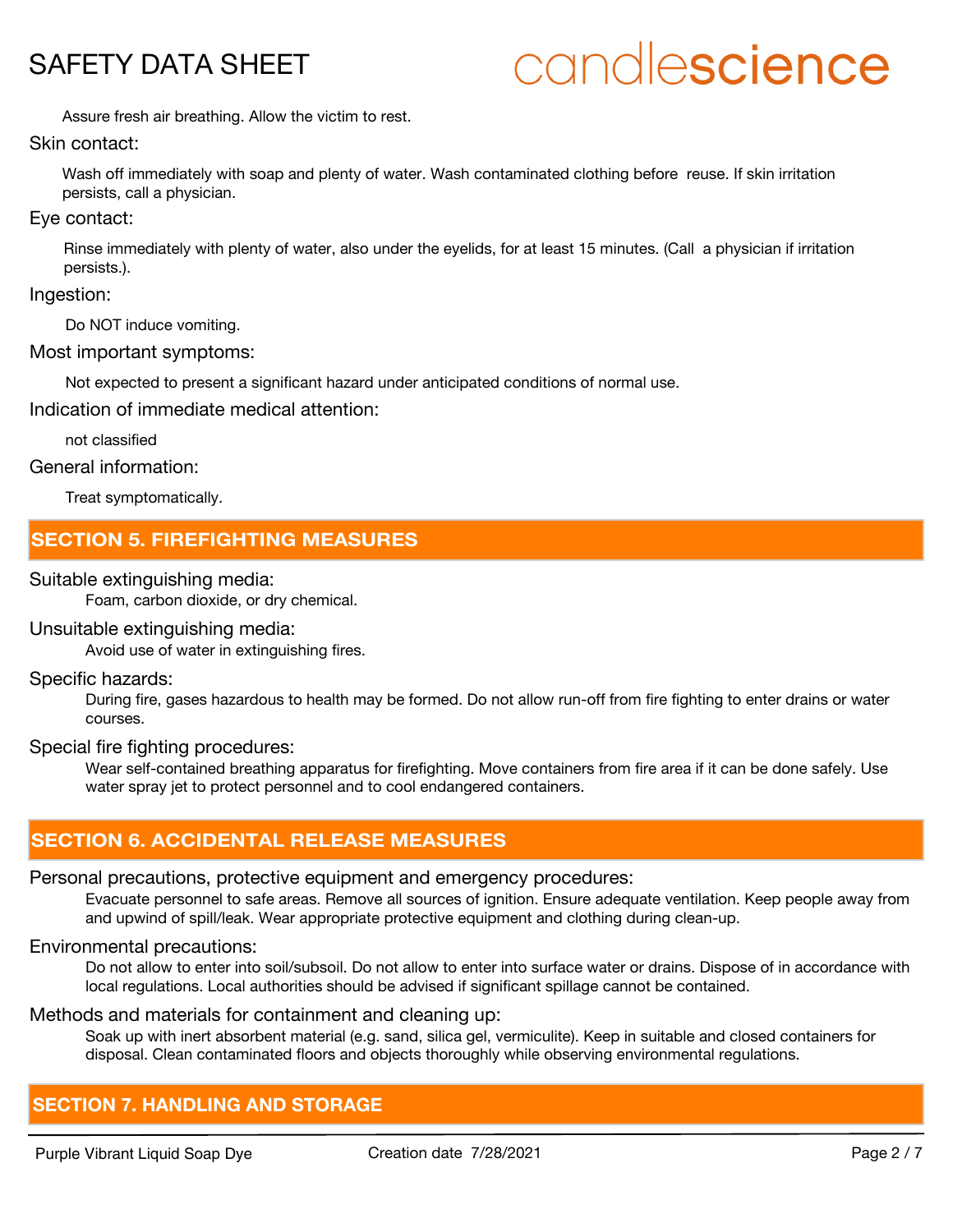## candlescience

### Precautions for safe handling:

Avoid contact with skin and eyes. Avoid prolonged inhalation of vapors. Wash hands and other exposed areas with mild soap and water before eating, drinking or smoking and when leaving work. Handle in accordance with good industrial hygiene and safety practices.

Conditions for safe storage, including any incompatibilities:

Store in tightly closed and upright container in a cool, dry, ventilated area. Store away from light, heat, and sources of ignition.

### **SECTION 8. EXPOSURE CONTROLS/PERSONAL PROTECTION**

### Exposure Guidelines:

ACGIH: Glycerol (CAS 56-81-5) TWA 10 mg/m<sup>3</sup>

OSHA PEL: Glycerol (CAS 56-81-5) TWA (total mist) 15 mg/m<sup>3</sup>

OSHA PEL: Glycerol (CAS 56-81-5) TWA (mist respirable fraction) 5 mg/m<sup>3</sup>

### Appropriate Engineering Controls:

### **Ventilation:**

Use engineering controls to maintain airborne levels below exposure limit requirements or guidelines. If there are no applicable exposure limit requirements or guidelines, use only with adequate ventilation. Local exhaust ventilation may be necessary for some operations.

### Personal Protective Equipment:

### **Eye protection:**

Ensure that eyewash stations and safety showers are close to the workstation location. Chemical resistant goggles must be worn.

### **Hand protection:**

Wear chemical resistant gloves suitable for this material as determined by a hazard assessment. Gloves should be discarded and replaced if there is any indication of degradation or chemical breakthrough.

### **Skin and body protection:**

Wear protective clothing suitable for this material as determined by a hazard assessment.

### **Respiratory protection:**

Respiratory protection should be worn when workplace exposures exceed exposure limit requirements or guidelines. If there are no applicable exposure limits or guidelines, use an approved respirator where there is a potential for adverse effects, including but not limited to respiratory irritation or odor, where indicated or required by the exposure assessment. Selection of air-purifying or positive-pressure supplied air will depend on the results of the exposure assessment which includes an evaluation of the specific operations and the actual or potential airborne concentrations. The type of cartridge or filter to be used must be selected and approved for the chemical, class, or classes of chemicals likely to be encountered in the workplace. For emergency conditions, use an approved positive-pressure self-contained breathing apparatus.

### **General hygiene considerations:**

Handle in accordance with good industrial hygiene and safety practice. Remove contaminated clothing and protective equipment before entering eating areas. Wash hands before breaks and immediately after handling the product.

### **SECTION 9. PHYSICAL AND CHEMICAL PROPERTIES**

### Appearance: Liquid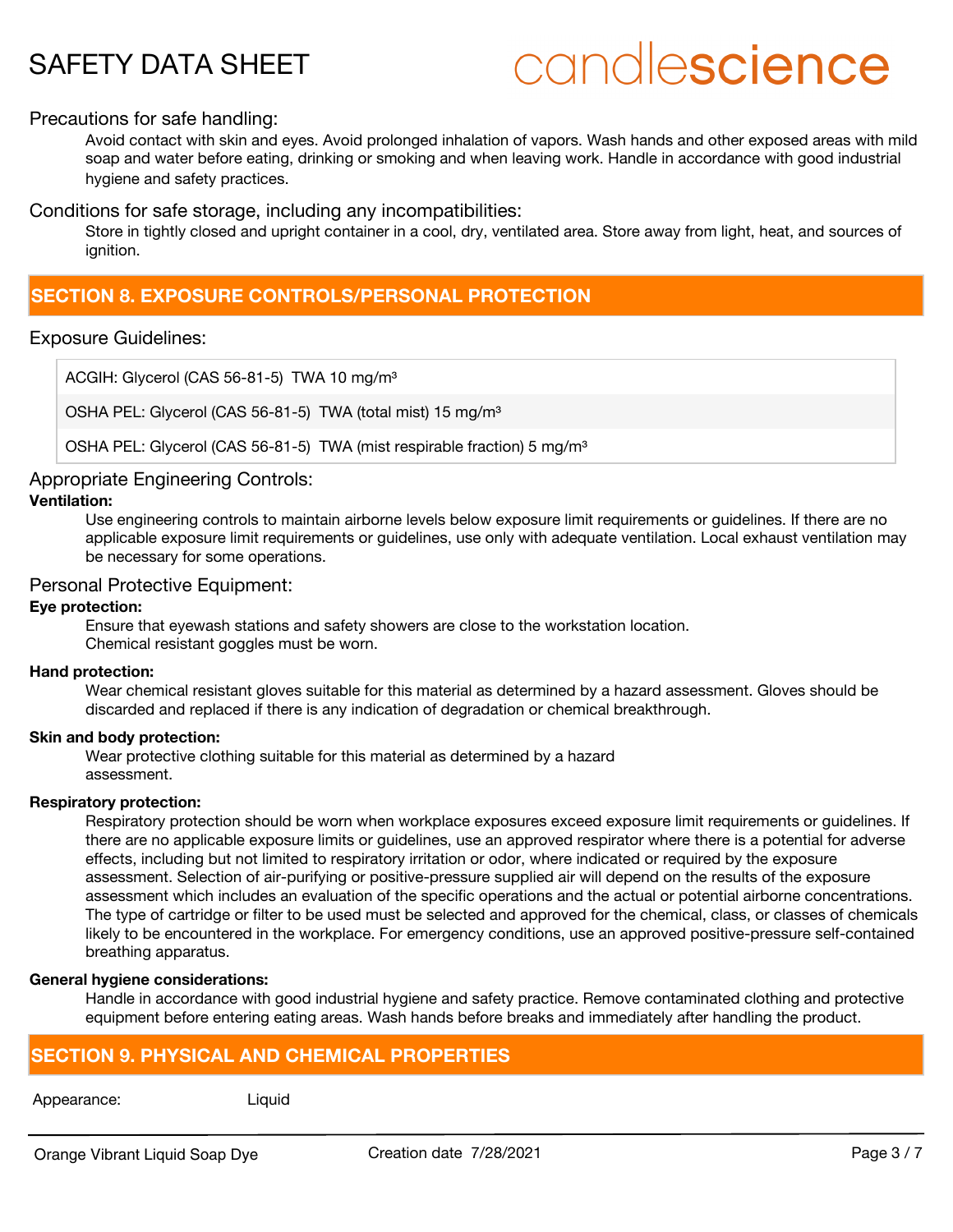| Color:                                        | purple                       |  |
|-----------------------------------------------|------------------------------|--|
| Odor:                                         | odourless                    |  |
| Odor threshold:                               | N/A                          |  |
| pH:                                           | N/A                          |  |
| Melting point:                                | N/A                          |  |
| Boiling point:                                | $>$ 350 $^{\circ}$ F         |  |
| Flashpoint:                                   | 94 °C<br>$\mathsf{P}$<br>201 |  |
| Evaporation Rate (Butyl Acetate = 1): $N/A$   |                              |  |
| Flammability (solid, gas):                    | N/A                          |  |
| Upper lower flammability or explosive limits: | N/A                          |  |
| Vapor density (Air=1):                        | N/A                          |  |
| Vapor pressure:                               | N/A                          |  |
| Specific gravity (H2O=1):                     | 1.261                        |  |
| Solubility in water:                          | soluble                      |  |
| Solubility in other solvents:                 | N/A                          |  |
| Partition coefficient: n-octanol/water:       | N/A                          |  |
| Auto-ignition temperature:                    | N/A                          |  |
| Decomposition temperature:                    | N/A                          |  |
| Kinematic viscosity:                          | N/A                          |  |
| Dynamic viscosity:                            | N/A                          |  |
| Explosive properties:                         | Not explosive                |  |
| Oxidizing properties:                         | Not oxidizing                |  |
| Refractive index:                             | N/A                          |  |

### **SECTION 10. STABILITY AND REACTIVITY**

### **Chemical stability:**

The product is stable and non-reactive under normal conditions of use, storage and transport.

### **Possibility of hazardous reactions:**

Material is stable under normal conditions.

### **Conditions to avoid:**

Heat, flames and sparks. Temperature extremes and direct sunlight.

### **Incompatible materials:**

Strong oxidizing agents. Strong acids. Strong Bases.

### **Hazardous decomposition products:**

No hazardous decomposition products are known.

# candlescience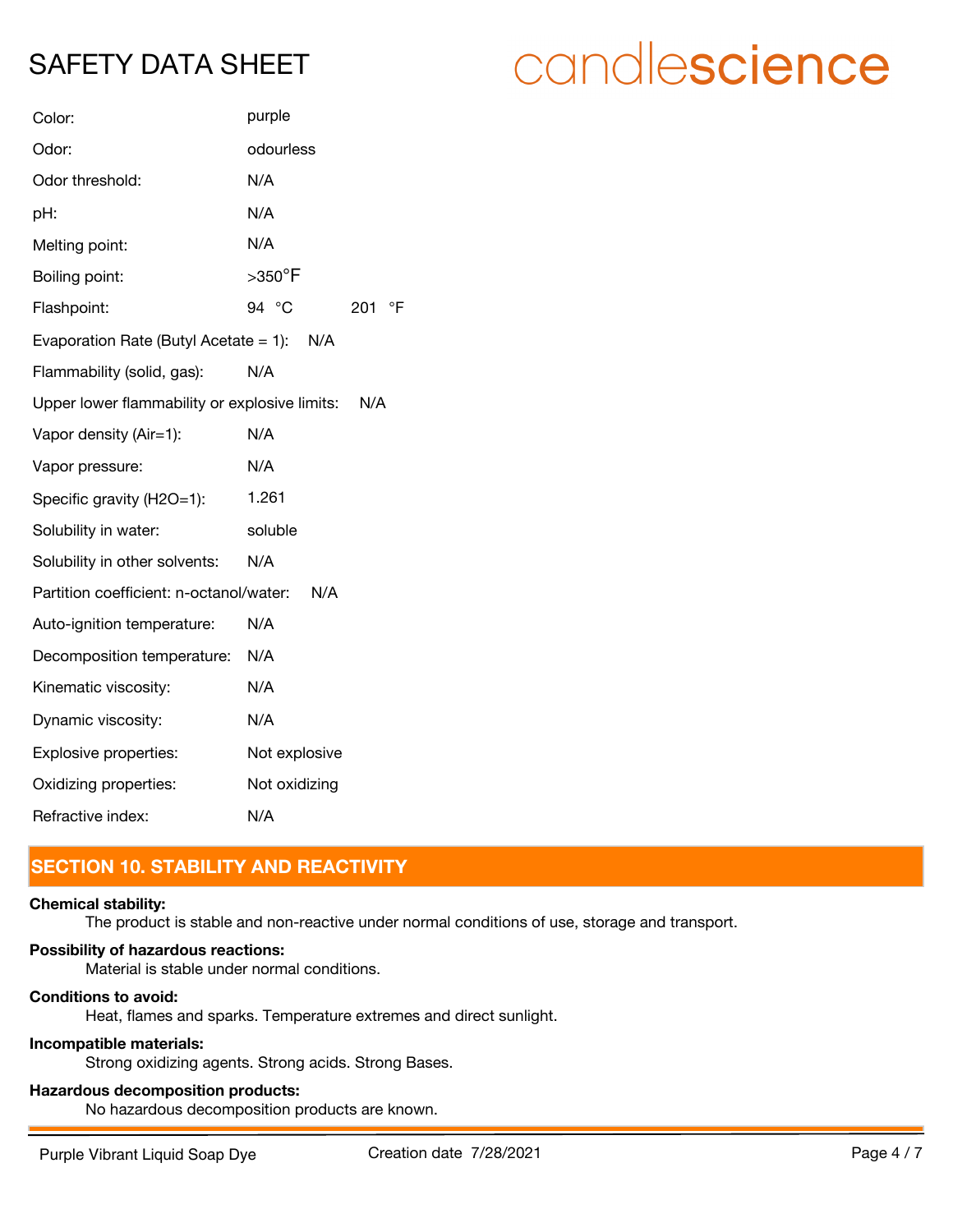## candlescience

### **SECTION 11. TOXICOLOGICAL INFORMATION**

### **Acute oral toxicity:**

N/A

### **Acute dermal toxicity:**

N/A

### **Acute inhalation toxicity:**

N/A

### **Skin corrosion/irritation:**

not classified

### **Serious eye damage/eye irritation:**

May cause slight irritation.

### **Respiratory or skin sensitization:**

not classified

### **Mutagenicity:**

No data available to indicate product or any components present at greater than 0.1% are mutagenic or genotoxic.

### **Reproductive toxicity:**

This product is not expected to cause reproductive or developmental effects.

### **Carcinogenicity:**

Not classifiable as to carcinogenicity to humans.

Please note: Mixtures have not been tested for health hazards. The health hazard information presented is provided in accordance with US 29 CFR 1910.1200 and is based on the testing of individual components which have been shown to cause or may cause these health effects when tested at higher concentrations or at full strength.

### **SECTION 12. ECOLOGICAL INFORMATION**

### **Ecotoxicity:**

Not established.

### **Persistence and Degradability:**

Not established.

### **Bioaccumulation:**

Not established.

### **Other Adverse Effects:**

Avoid release to the environment.

### **SECTION 13. DISPOSAL CONSIDERATIONS**